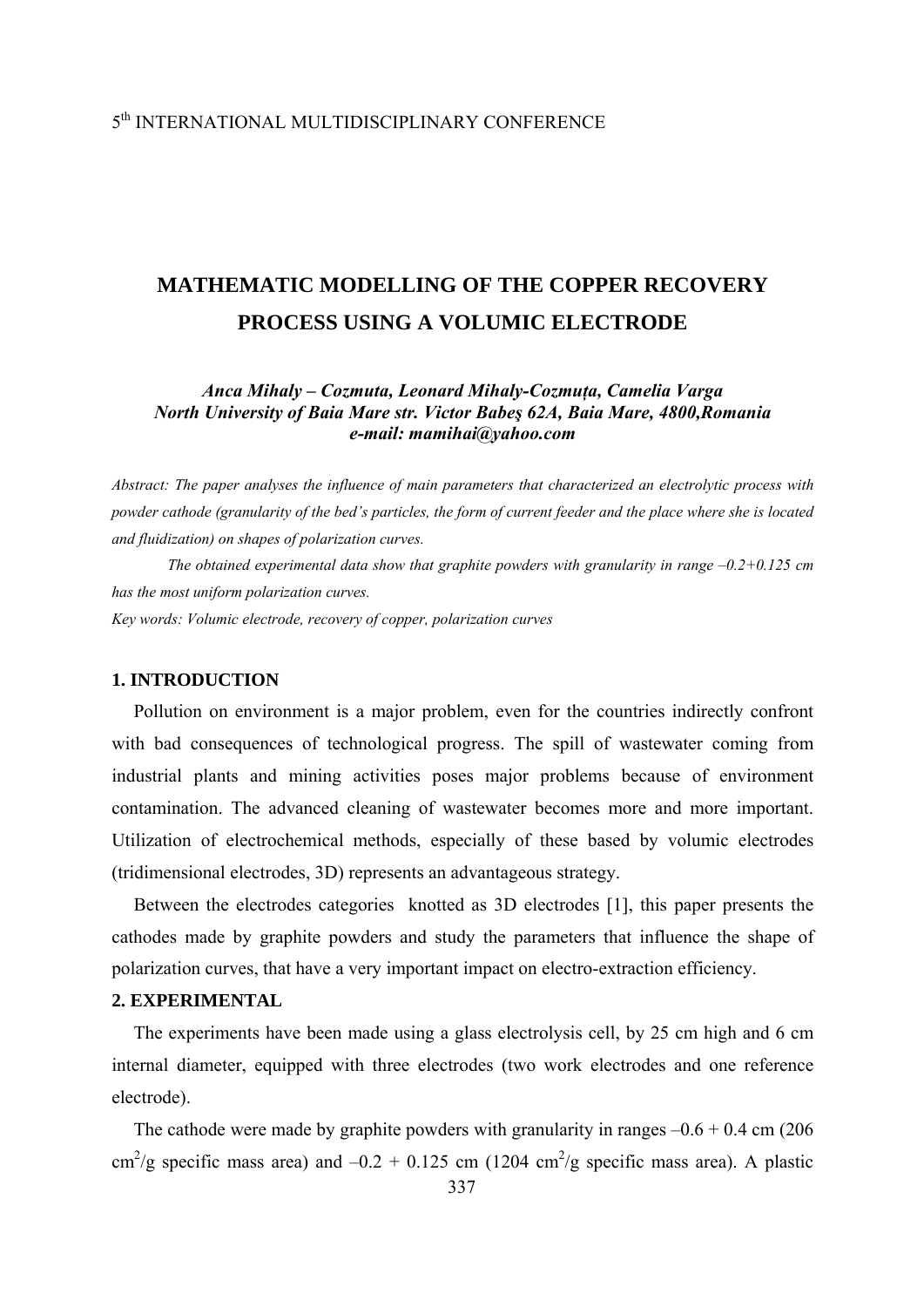sieve, located at 2 cm from electrolyte entrance orifice, to avoid "entrance hydrodynamic effect" [2] supported them. We can't use powders with lower granularity, although are strongly recommended by their higher specific mass area (over  $1500 \text{ cm}^2/\text{g}$ ).

Theirs particles are easily flowed by the electrolyte and a part of them, because of collision with anode, are polarized and the copper from theirs surface are anodic dissolved. The other part, are evacuated with electrolyte and clogging the pipes. We try to agglomerate the particles using coagulation agents (acryl-amide, aluminum sulfate). Because they are adsorbed on the surface of powder particles, insulate them, reduce the electrical conductivity of the cathodic bed and increase the energetic consumption of the process.

Polarization of cathodic bed were made using an electrical wire, insulated around to electrolyte contact area to avoid the current losses in electrolyte.

The anode, represented by 2 MoNiCr 175 stainless steel sieve, had a diameter about 4 cm.

We worked in potentiostatic conditions, assured by a Wenkin ST-72 potentiostat.

Reference electrode, made by a copper wire were inserted in a Lugging capillary and located in different areas of cathodic bed (Figure 1).



Fig. 1. The location of electrodes in cathodic bed made by graphite powders;

- electric wire that polarised the current feeder; —— reference electrode. Was processing about 1.5 l waste electrolyte, with contains:0.2 g/l Cu<sup>2+</sup>, 0.12 g/l Zn<sup>2+</sup>, tracers of  $Pb^{2+}$ ,  $pH = 2$ . The circulation of electrolyte, from the bottom to the top of the cell, made with an S 16/50 liquid pump, was regulated to assure both fixed and fluidized regimes.

In Table 1 are presented the circulation rate of electrolyte for fixed and fluidized bed regimes for each optimal volumic weight of analyzed granularity [3].

| Table 1. The circulation rates of electrolyte, v, and highs of fixed and fluidized beds, $h_{exp}$ , for optimal |  |
|------------------------------------------------------------------------------------------------------------------|--|
| volumic weight of each analized graphite powders granularity                                                     |  |

| Granularity                                                   |      | Fixed bed | Fluidized bed |           |      |           |      |           |
|---------------------------------------------------------------|------|-----------|---------------|-----------|------|-----------|------|-----------|
|                                                               |      | $h_{exp}$ | V             | $n_{exp}$ |      | $h_{exp}$ |      | $h_{exp}$ |
|                                                               | cm/s | cm        | cm/s          | cm        | cm/s | cm        | cm/s | cm        |
| $-0.6 + 0.4$ cm;                                              |      | 3.8       | $2.3^*$       | 4.1       | 2.5  | 4.3       | 2.8  | 4.5       |
| $m_{\text{optim}} = 12 \text{ g} (0.017 \text{ g/cm}^3)^{**}$ |      |           |               |           |      |           |      |           |
| $-0.2+0.125$ cm;                                              |      |           | 1.3           | 1.8       |      |           | 1.8  | 2.6       |
| $m_{\text{optim}} = 8 \text{ g} (0.011 \text{ g/cm}^3)^{**}$  |      |           |               |           |      |           |      |           |

\* optimum fluidisation rate for each granularity; \*\* optimal volumic weight of cathodic bed.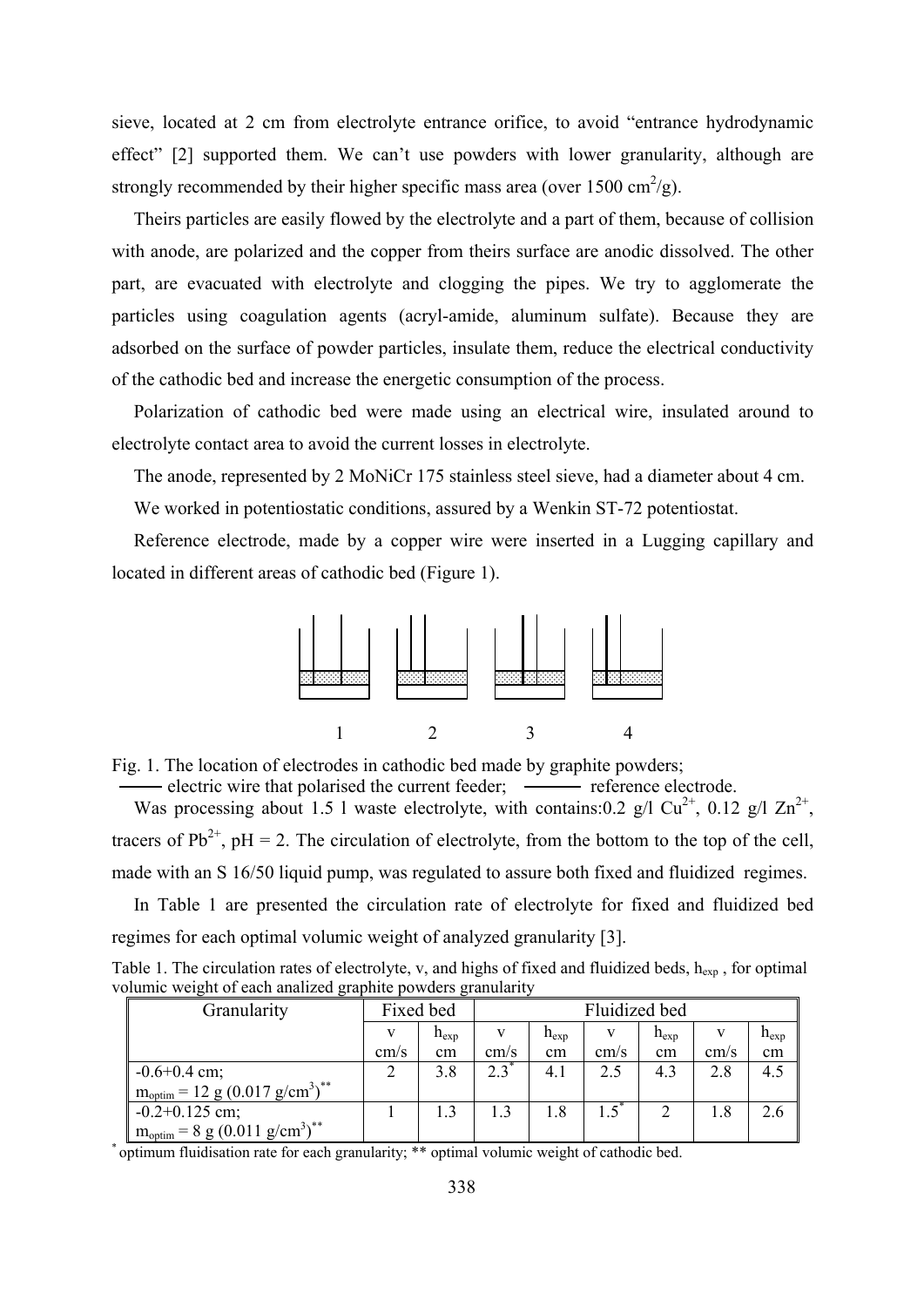#### **3. RESULTS AND CONCLUSIONS**

In Figures 2 - 4 are represented the influences of applied polarisation, position in bed of reference electrode and hydrodynamic conditions on current density in cathodic bed, i<sub>b</sub>, for each analysed granularity.

A general view shows that, no matter of granularity, the values of  $i<sub>b</sub>$  increase with applied polarisation, but the shape of curves depends by the size of particles. In case of graphite powders with large dimensions  $(-0.6+0.4 \text{ cm})$ , the increases of  $i<sub>b</sub>$  are slow and irregular, and that make difficult to observe the diffusion limiting current,  $i<sub>L</sub>$ , and also to choose the work polarisation.



Fig. 2. Variation of i<sub>p</sub> ( $\mu A/cm^2$ ) in different areas of the bed vs. applied polarisation (mV); graphite in range –0.6+0.4 cm; fixed bed

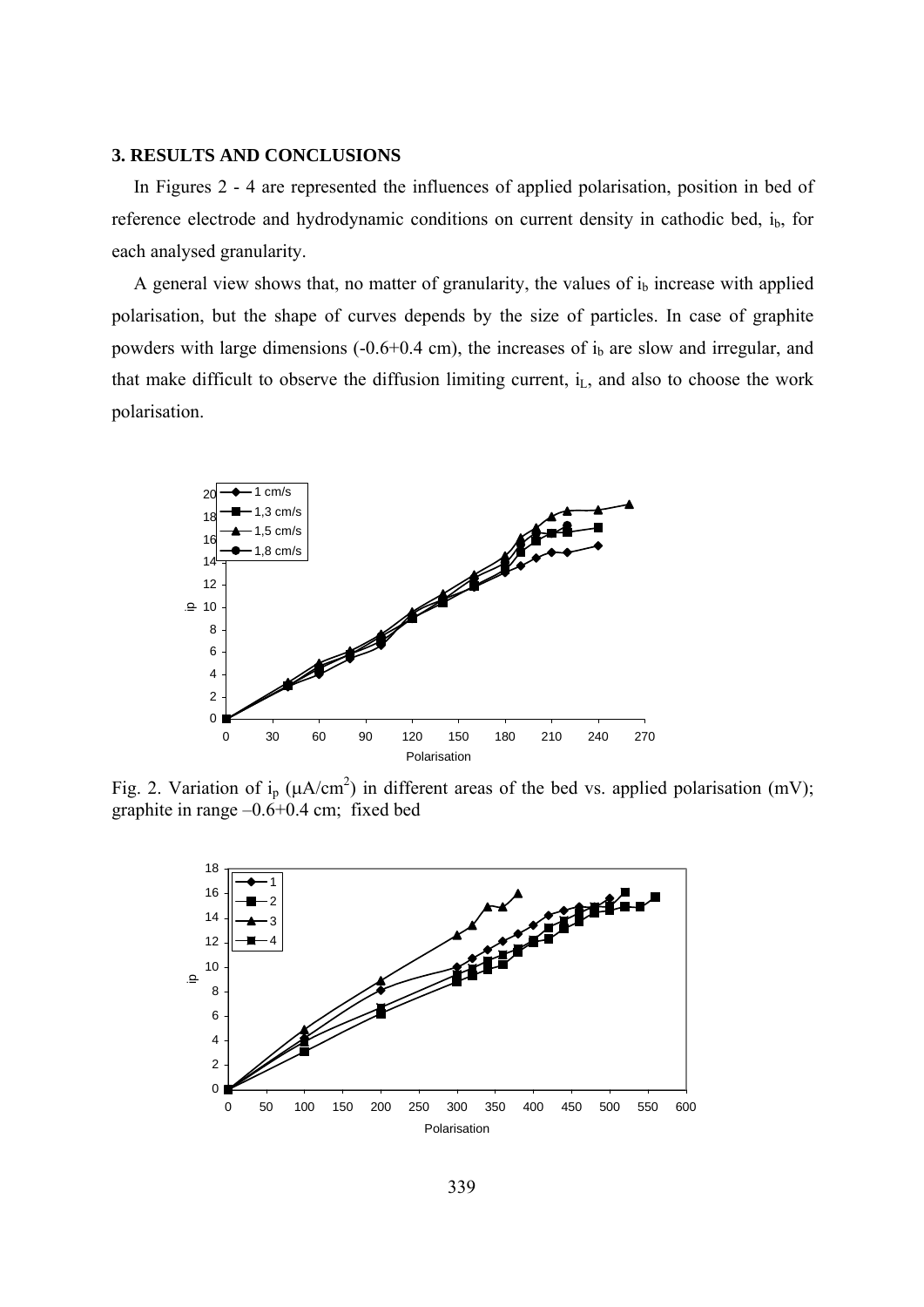Fig. 3. Variation of i<sub>p</sub> ( $\mu$ A/cm<sup>2</sup>) in different areas of the bed vs. applied polarisation (mV); graphite in range –0.2+0.125 cm; fixed bed



Fig. 4. Variation of i<sub>p</sub> ( $\mu$ A/cm<sup>2</sup>) vs. applied polarisation (mV) for different circulation rate of electrolyte; graphite in range –0.2+0.125 cm; position 3 of electrod

The irregular increases of i<sub>b</sub> with applied polarisation are directly reflected in non-uniform discharge rate of  $Cu^{2+}$ , followed by negative consequences on recovery efficiency [3]. The increases of  $i<sub>b</sub>$  in case of graphite powders with low dimensions (-0.2+0.125 cm) are uniform and their values are higher (Figures 3). The plates that indicate the diffusion limiting current,  $i<sub>L</sub>$ , are larger and more obviously. The value of polarisation when the system reach diffusion limiting current,  $i<sub>L</sub>$ , depends by the diameter of particles, implicitly correlated with their specific mass area: high value for the graphite powders with granularity in range  $-0.6+0.4$ cm, and considerable lower for the graphite powder with fine granularity  $(-0.2+0.125 \text{ cm})$ , as is present in Table 2 (Figures 2, 3).

Significant importance has the position of particles in cathodic bed. For graphite powder in range  $-0.6+0.4$  cm, the experimental data show important differences between  $i<sub>b</sub>$  values recorded in different regions of the cathodic bed.The most favoured particles, from the charge transfer point of view, are those located near to current feeder (position 3 – Fig. 1). The lower values of i<sub>b</sub> recorded in the others areas of the cathodic bed, show an important current losses. These are favoured by the low specific mass area of the particles and by the high porosity of cathodic bed induced by the larger diameter of the graphite particles. Considering the charge transfer, the most disadvantaged are the particles located to the top of the cathodic bed, directly contacted with electrolyte. There, the current losses are induced especially because of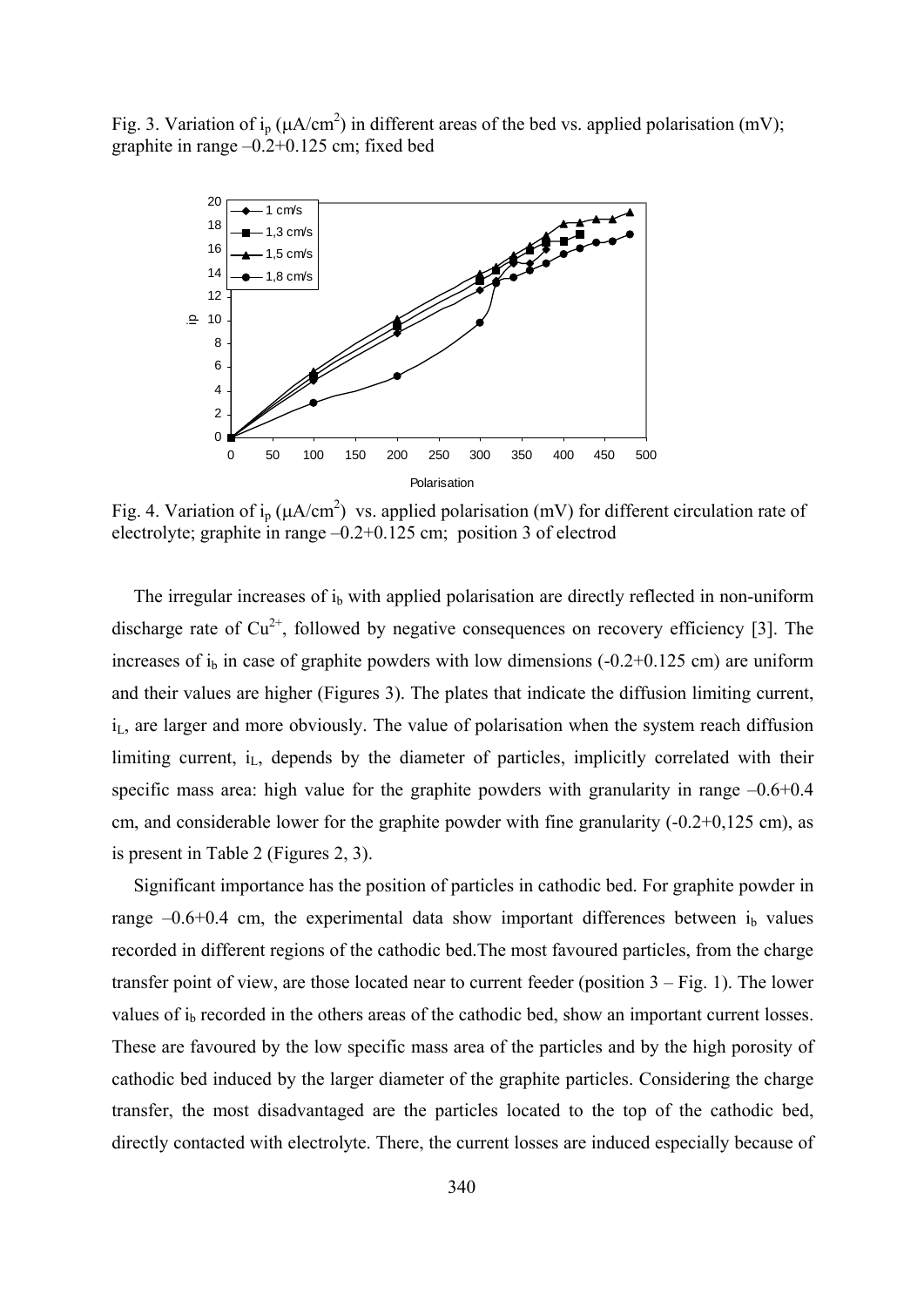"edge effect" [4-6] (high difference between electrical conductivity of cathodic bed and electrolyte).

Graphite powders directly contacted with current feeder will have only one polarisation on their surface, cathodic one in this case. In case of powders distanced by the current feeder, especially those from at the top of cathodic bed, the polarisation process is more complicate.

Whether inside of cathodic bed the electrical potential is almost constant, in solution, because of her non-homogeneity, appears an potential gradient that determined a double polarisation of the same particles (bipolar particles). On one side, the particles have an anodic polarisation and on the other side, a cathodic one. The two charges are mutual compensate and the particles are electrical neutral. On each polarised side of particles, takes place the specific electrochemical reaction. As long as the distance between the current feeder and particles increases, the probability of existing the bipolar particles is higher, process reflected in low extraction efficiency [3].

The influence of homogeneity of current field spreads in fluidisation regime (Figure 4). Increases of  $i<sub>b</sub>$  are reducing in case of graphite powders with high dimensions. Improvement of mass transfer coefficient with faster circulation of electrolyte doesn't compensate the current losses caused by the increase of bed's porosity. High contacted area between the particles with granularity in range –0.2+0.125 cm, correlate with increase of active specie transport, compensate the current losses and allow more intensive fluidisation [3].

Our experimental results concerning the diffusion limiting current,  $i<sub>L</sub>$ , present a good agreement with aspects from others papers [7, 8]. Up to a specific circulation rate of the electrolyte, the value of  $i<sub>L</sub>$ , rises because of improvement the charge transfer induced by increasing of collision frequency between particles and current feeder. Over that rate, at developed fluidization, large distances between particles reduce the collision frequency, reflected in slow charge transfer, increase the current losses in electrolyte correlate with low values of  $i<sub>b</sub>$ .

Uniformity of polarization curves, correlate with low current losses in cathodic bed and high values of  $i<sub>b</sub>$  obtained at 2 cm/s circulation rate of electrolyte (Table 1), recommends as optimum in copper recovery from dilute solution the graphite powders with granularity in range –0.2+0.125 cm. Experimental aspects support this conclusion. According to them [6], after about 200 electrolysis minutes at  $0.014$  mA/cm<sup>2</sup>, with graphite powder cathode in range -0.2+0.125 cm, leads to an extraction efficiency of copper about 80%.